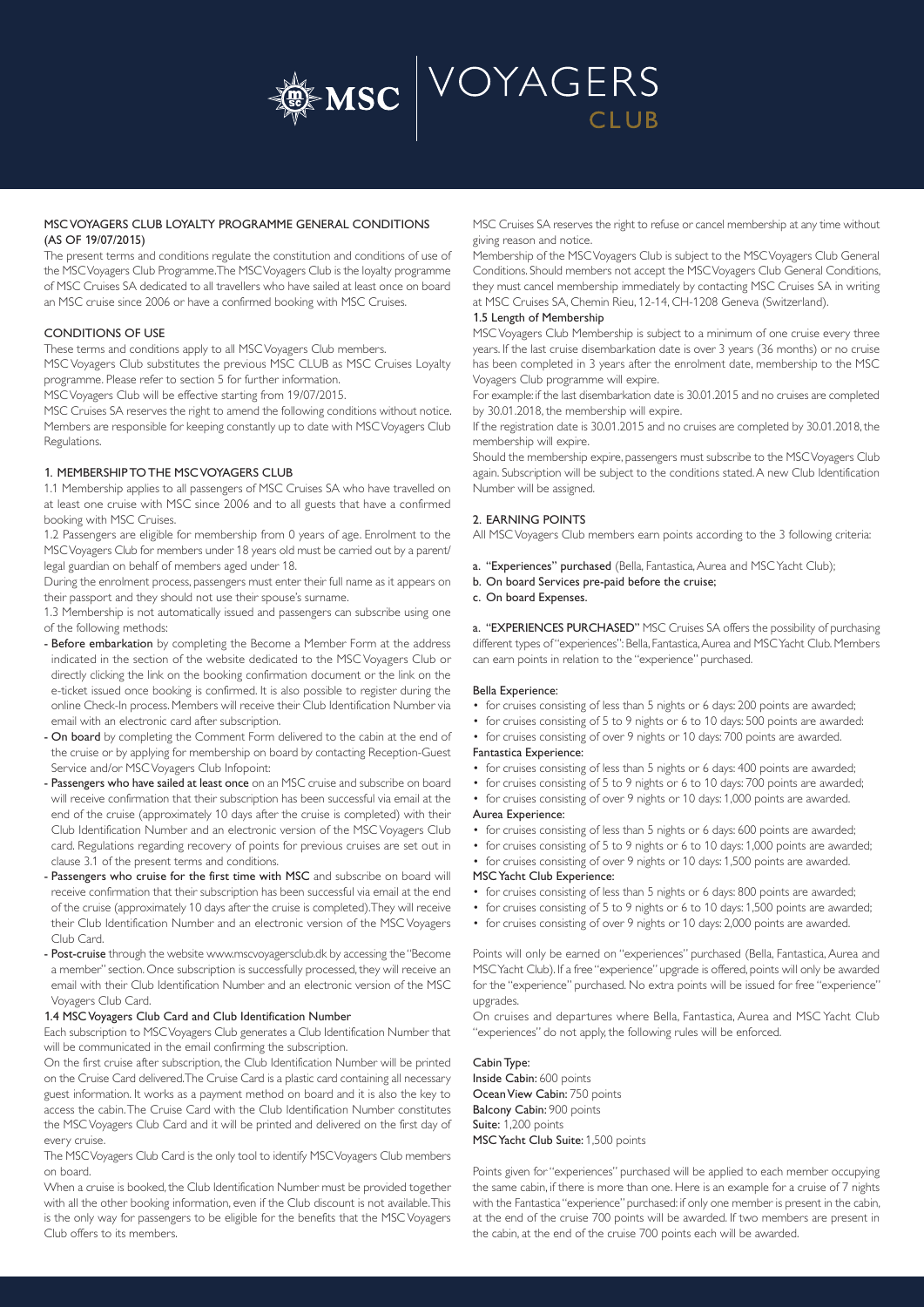## b. ON BOARD SERVICES PRE-PAID BEFORE THE CRUISE:

MSC Cruises SA offers the possibility of purchasing on board services before the cruise. Services that can be purchased before the cruise include Food & Beverages, Excursions, SPA & Fitness (for a full list of services included please see the dedicated section online) and are divided into services that apply to all cabin occupants and services that apply to individuals only.

MSC Voyagers Club members earn 100 points for every €150 spent before the cruise on MSC packages/services included in the cruise booked<sup>\*</sup>. .

*\* For currencies other than € euro, the currency conversion on purchase day will apply.*

There are two types of on-board services pre-paid before the cruise: per cabin and per single cabin occupant.

The points will be calculated based on the total amount spent by the member on MSC on board services pre-paid before the cruise. Expenses for on board services pre-paid before the cruise per cabin which apply to all cabin occupants (and not single occupants) will be equally distributed amongst the cabin occupants.

Example of on board services pre-paid before the cruise per cabin: the total amount of pre-paid on board services that apply to all cabin occupants before the cruise is €600. If there are four cabin occupants, the spending for the points calculation of each cabin occupant will be €150, equal to 100 points. Members cannot claim points distributed to non-members occupying the same cabin for on board services pre-paid before the cruise which apply to all cabin occupants.

Points for On board Services pre-paid before the cruise by single cabin occupants will be assigned to individual members who pre-paid for on board services before the cruise.

Example of on board services pre-paid before the cruise per single occupant: the total amount of pre-paid on board services that apply to single occupants before the cruise is €600. In order to assign the points, the total amount will be divided by 150 resulting in 400 points. The single occupant who benefits from the pre-paid on board services that apply to individuals only will receive all 400 points.

c. ON BOARD EXPENSES MSC Voyagers Club members earn 100 points for every €/\$150 spent on board (excluding casino expenses).

At the end of the cruise, points given for on board expenses will be applied on board only to the MSC Voyagers Club member making the final payment.

All the Points earned during the cruise will be assigned approximately 10 days after the end of the cruise.

MSC Voyagers Club members can check their points score on the website by logging into the "Manage My Booking" section or Club Area.

The points calculation described in this chapter "2 Earning Points" applies to MSC cruises ending after 19/07/2015. All points earned with MSC CLUB and cruises completed before 19/07/2015 will be revalued with the points multiplier (x100) (i.e. 7 points earned with the MSC CLUB will be revalued as 700 with the MSC Voyagers Club).

If no cruises are taken for 3 years from the MSC Voyagers Club launch date, any points earned are lost. In order to start collecting points again, it will be necessary to subscribe to the MSC Voyagers Club once more.

For example: If a Black MSC Voyagers Club member with a points score of 12,000 does not sail for 3 years since their last disembarkation date, the 12,000 points will be lost.

## 3. WELCOME, CLASSIC, SILVER, GOLD AND BLACK LEVELS OF MEMBERSHIP

MSC Voyagers Club consists of five levels of membership (Welcome, Classic, Silver, Gold and Black) according to the total points accumulated; each level has a personalised card. The MSC Voyagers Club Card will have the same name as the membership level.

- Black membership: 10,000+ points
- Gold membership: from 4,300 to 9,999 points
- Silver membership: from 2,200 to 4,299 points
- Classic membership: from 1 to 2,199 points
- Welcome membership: 0 points; electronic card awarded to all passengers subscribing to MSC Voyagers Club before cruising, with a confirmed booking.

If no cruises are completed for 3 years, the level of membership reached is lost as described in section 1, 1.5 Length of Membership.

For example: If a Gold MSC Voyagers Club member does not sail for 3 years since the last disembarkation date, Gold membership will be lost.

Once a new point score is reached enabling qualification for a new level of membership, the member receives an MSC Voyagers Club Card with the same Club Identification Number on the next cruise taken after their membership upgrade. Members will be informed of their new level of membership via email after the cruise.

Membership upgrades achieved through cruises taken on different ships within a short space of time (less than 10 days) will not be updated in real time.

#### 3.1 Recovery of previous cruises

Passengers successfully completing their subscription to MSC Voyagers Club after 3

months after their disembarkation date will receive a fixed amount of 500 points.

No points for previous cruises will be recognised if the disembarkation date of the last cruise is over 3 months ago.

The same criteria for recovery of previous cruises applies to passengers whose MSC Voyagers Club membership has previously expired (in the event of no cruises in 3 years since their last disembarkation date).

Passengers successfully completing their subscription to MSC Voyagers Club less than 3 months after their disembarkation date will recover all points of their most recent cruise if the disembarkation date is less than 3 months from subscription.

3.2 Points are non-transferable and cannot be given to third parties.

3.3 Points have no monetary value and cannot be redeemed for cash, but only contribute to obtaining benefits belonging to the MSC Voyagers Club programme.

3.4 Points are always awarded after the cruise and not during the cruise.

3.5 Points may not be issued on all cruise departures. Members should enquire before completing their purchase as information will be available when MSC Voyagers Club points will not be issued for certain departures.

3.6 Any point issued in error may be revoked or modified at any time at the sole discretion of MSC Cruises SA and without any notification.

#### 4. BENEFITS

#### 4.1 General Information

4.1.1 Members of the MSC Voyagers Club have the right to a series of benefits differentiated according to their level of membership.

The benefits are classified as:

a) Discounts on the purchase of an MSC cruise;

b) Services, privileges and discounts on board.

4.1.2 MSC Voyagers Club benefits are subject to the entry of each participating Member's Club Identification Number at the time of holding or confirming cruise bookings.

4.1.3 Benefits are divided into Personal benefits and Cabin benefits. Personal benefits are reserved for the member as an individual and are not transferable. Cabin benefits presume the division of the benefits among all the occupants of the cabin (even if there is more than one member).

4.1.4 Benefits may be subject to changes without warning for operational reasons. The order and days of allocation of the on board benefits may vary according to the duration of the cruise and the organisation of the ship and may not be disputed by members.

4.1.5 Members under 18 years of age are not eligible for all benefits. Members under 18 or a parent/legal guardian must check benefit limitations for members under 18 in these terms and conditions.

## 4.2 MSC Voyagers Club DISCOUNTS

MSC Voyagers Club Members' cruise discount is extendible to all cabin occupants and valid all year around (Classic 5%, Silver 5%, Gold 5%, Black 5%): the discount has no seasonal restriction and is valid per cabin. The discount can be combined with all promotions and offers unless otherwise stated in the offers (excluding TANDEM, GRAND TOUR). MSC Voyagers Club Members can extend their discount to the other people staying in their cabin, included in the booking.

The discount is understood to be applied to the cabin cruise booking fare only. The discount cannot be applied to flights, transfers, port taxes, hotels and excursions.

The possibility of using the discount for the purchase of a cruise in conjunction with other promotions must always be checked. Members are asked to check directly with their travel agent or with MSC Cruises' Res Consultants.

## Exclusive members' discounts on a selection of departures: "Voyages Selection"

A selection of departures is available with an additional and consequential discount (5% or 15%) that can be combined with the 5% MSC Voyagers Club booking discount. The additional discount depending on the departures and markets. Voyages Selection is not available for Welcome members.

Silver, Gold and Black members receive an additional €/\$50 shipboard credit on top of their discount on their Voyages Selection booking. Shipboard credit is issued per member and not per cabin. Shipboard credit is applied to the final bill at the end of the cruise. Shipboard credit does not apply to MSC Voyagers Club members under 18 years old.

This awarded discount can be extended to all occupants of the cabin and can be combined with all offers and promotions unless otherwise specified in the details of the promotion itself.

Voyages Selections are visible online in the MSC Voyagers Club section, on board and at Travel Agencies. Voyages Selections can be booked online by providing your Club Identification Number.

The possibility of booking Voyages Selections may be limited to a certain time frame. Expiry of promotions will be communicated online.

Voyages Selection departure terms and conditions may vary according to the market. 4.2.1 Dedicated member on board discounts can be applied at the time of purchase or at the end of the cruise when the member's account bill is closed. Customers must always check if discounts are applicable to other promotions currently in progress on board. MSC Cruises is not responsible for any errors and/or omissions regarding MSC Voyagers Club discounts on board.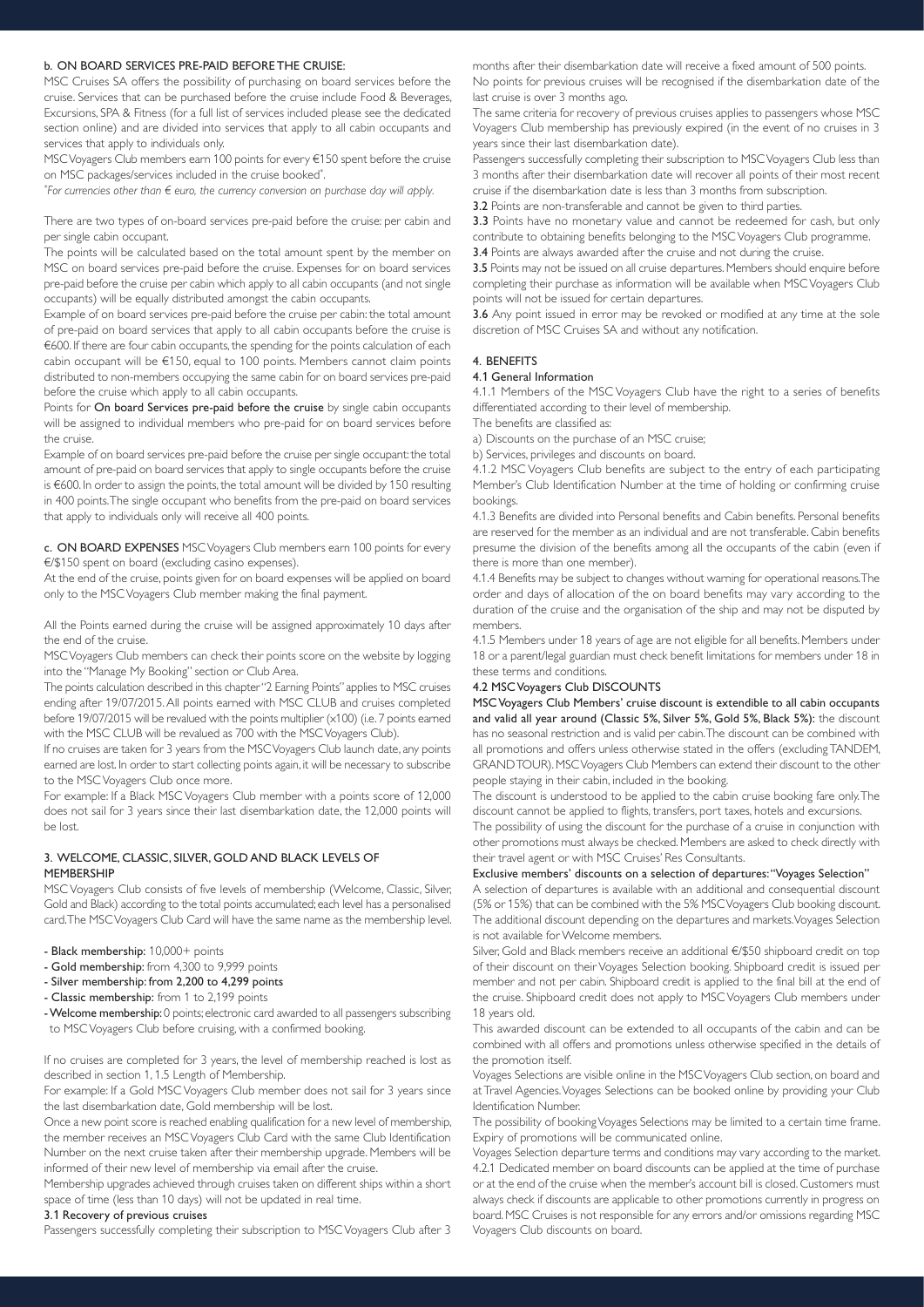### 4.3 MSC Voyagers Club PRIVILEGES

- MSC Voyagers Club luggage identification tags, MSC Voyagers Club personalised luggage tags for embarkation in the e-ticket delivered to the customer.
- Priority boarding [Black], at available ports. To take advantage of this benefit, it is mandatory that the MSC Voyagers Club Black Card, luggage tags or Club Identification Number are shown at the drop-off table/point at the cruise terminal. The Club Identification Number is available on the e-ticket or by printing a pdf version of the electronic card before embarkation day.

Please note that priority boarding is only available on the first day of the cruise, on embarkation day after check-in. No priority is given on all other cruise days.

- Welcome Back Cocktail [Classic, Silver, Gold and Black], MSC Voyagers Club Members can meet each other during a welcome back cocktail party. They will receive an on board invitation. Members should contact Reception - Guest Service immediately after check-in for more information. Not available on cruises with less than 4 nights. All MSC Voyagers Club members under 18 must be accompanied to the Welcome Back Party by an adult sharing their same cabin.
- MSC Voyagers Club On board Special Offers booklet [Classic, Silver, Gold and Black], the booklet is delivered to the cabin for Classic, Silver, Gold and Black members and is valid per person. All conditions of use for offers included are detailed on each offer page. Offers may vary according to each cruise, level of membership or destination and MSC Cruises reserves the right to amend, modify or change the offers and their application at any time and without prior notice. Offers are only valid for the cruise on which the On board Special Offers booklet is delivered and can only be used once. The Voyagers Club Card must be presented in order to take advantage of the offers. The On board Special Offers booklet is not available for MSC Voyagers Club members under 18 years old.
- Milestone reward [Silver, Gold, Black], Silver, Gold and Black members will receive a membership pin upon reaching the level of membership for the first time. Members will receive an invitation in cabin with details of delivery. Pins will only be delivered on board and cannot be sent to members' homes. The pins will be allocated once per membership level upgrade to all eligible MSC Voyagers Club members. Available for MSC Voyagers Club members aged over 10 at the time of the cruise. The pin cannot be used as a form of membership identification.
- Complimentary fresh fruit basket in cabin [Silver, Gold, Black], per cabin and not per person, once per cruise.
- Complimentary one-hour thermal area session (one per cruise for Gold and Black MSC Voyagers Club members). Free one-hour Thermal Area session. Valid once per cruise for a Steam bath or sauna. Benefit not available for MSC Voyagers Club members under 18.
- MSC Voyagers Complimentary Gift [Gold, Black], to be delivered by Cruise Consultant during the cruise. Members will receive an invitation in to the cabin with details of delivery. Delivered once per cruise and per member during the cruise, may vary depending on the ship and destination. Not available for MSC Voyagers Club members under 10 at the time of the cruise.
- Priority disembarkation in ports where a tender boat is required [Gold, Black], Members will be informed the day before disembarkations with a message delivered in cabin. Members should contact Reception-Guest Service for more information.
- Complimentary MSC Voyagers Club Photo [Gold, Black], a complimentary picture is offered to Gold and Black members. The picture is selected by the guest. The photo will be a 15x20 format. The photo proposed will be from the Welcome Back Cocktail or any other photo already printed of the same size. It is mandatory to choose of oneself. In the extreme such size photo is not available, only the difference will be charged.
- Complimentary Birthday Cake [Gold, Black], Members will be invited to the restaurant to receive a special treat on their Birthday. The Maître d'Hotel or restaurant staff will deliver a special cake to the member's table offered with the compliments of MSC Voyagers Club.
- Complimentary Speciality Restaurant "Tasting Menu" Dinner (no beverages) [Black] Members are entitled to enjoy a tasting menu dinner for 2 at a speciality restaurant once during the cruise (beverages excluded). Members may extend their invitation to one occupant of the same cabin. Privilege and speciality restaurants may not be available on all ship classes. Speciality restaurants are: Galaxy, Kaito Sushi, Oriental (Shangai and Oriental Plaza), Eataly Steakhouse (only MSC Divina), Ristorante Eataly (only on MSC Preziosa, Ristorante Italia is excluded from this offer), Tex Mex. Privilege is not available if the members decides to eat dinner at self-service buffet. Members under 18 must be accompanied in order to enjoy the privilege. The cabin occupant can only enjoy the extended benefit once.
- Complimentary Spumante with chocolate-dipped fruit [Black], per cabin and once per cruise. Privilege not available for members under 18 years old.
- Complimentary Dancing Class [Black] All Black members can enjoy a free one-hour dance class. Once per cruise and per member. It will be a group class, not individual. Not available on cruises with less than 4 nights.
- Courtesy towelling bathrobe and slippers [Black], Available during the cruise and for adults only. Courtesy use only, to be left in the cabin at the end of the cruise. Privilege not available for MSC Voyagers Club members under 18 years old.
- MSC Voyagers Club Black Party [Black], Black Members will receive an invitation

on board to join an exclusive party where they can meet other Black MSC Voyagers members. Not available on cruises with less than 4 nights. All MSC Voyagers Club members under 18 must be accompanied to the MSC Voyagers Club Black Party by an adult sharing their same cabin.

- MSC Voyagers Club chocolate ship [Black], a complimentary chocolate ship gift will be crafted on board and delivered during the MSC Voyagers Club Black party. Not available on cruises with less than 4 nights.
- Priority disembarkation at end of cruise [Black], Black members will receive the invitation to enjoy this privilege two days before disembarkation day together with the luggage tags. For further details members should contact Reception-Guest Service, the MSC Voyagers Club Infopoint or the Guest Relations Manager.
- Late cabin check-out disembarkation [Black], late cabin check-out on disembarkation for Black members can stay in the cabin till 2 hours after the ship arrives in port, A message will be delivered in cabin with more details two days before the disembarkation day. Members should check transfer time to make sure they can enjoy privilege.
- Dedicated member online area: area in which members can view their points balance, offers and news.
- MSC Voyagers Club e-newsletter: the e-newsletter is sent to all members who have consented to being contacted when they subscribed. MSC Voyagers Club members under 18 years old who have entered an email address during subscription will only receive important MSC Voyagers Club communications (regarding subscription, points balance, membership upgrade and membership expiry reminders).
- MSC Ambassador Poll: members who gave their consent during the subscription to be contacted may be involved and invited to share their opinions and feedback via online surveys.

4.4 All the benefits described above will be given to members according to their level of membership. The time and place of issue of the benefit may vary depending on the cruise, destination and cruise length. Benefits may be subject to changes without prior notice due to availability and/or operational reasons. For any other information on the following or any other benefit please visit the MSC Voyagers Infopoint or the Reception - Guest Service when on board or visit www.mscvoyagersclub.dk.

# 5. CHANGES RELATED TO THE DISMISSED MSC CLUB PROGRAMME

With the introduction of the MSC Voyagers Club, the MSC CLUB will be dismissed. The present terms and conditions of the MSC Voyagers Club will substitute all previous MSC CLUB regulations and it is effective starting from its publication on all MSC Cruises websites from 19/07/2015.

MSC Voyagers Club will substitute the previous MSC CLUB as MSC Cruises Loyalty programme.

All members who previously subscribed to the dismissed MSC CLUB loyalty programme will become MSC Voyagers Club members.

All previous regulations, benefits, privileges and offers related to the MSC CLUB will be no longer effective with the launch of MSC Voyagers Club and can no longer be claimed.

All past MSC Club identification numbers previously issued remain valid within the MSC Voyagers Club programme.

At the launch of the MSC Voyagers Club, all Club members belonging to the dismissed MSC CLUB will have a 36-month time frame to maintain their points and level of membership by completing at least 1 cruise in 36 months starting from 19/07/2015.

## 6. GENERAL REGULATIONS

6.1 MSC Cruises SA reserves the right to modify or integrate all or part of these General Conditions without notice.

6.2 MSC Cruises SA, in its unquestionable judgement, reserves the right to exclude any member from the MSC Voyagers Club Programme without any notice.

In case of exclusion and/or closure of the membership, the points accumulated up to that moment and related privileges will be forfeited. MSC Cruises reserves the right to deny participation without notice.

6.3 Legal persons, as well as employees of MSC Cruises and related companies, are excluded from participation in this programme.

No points will be awarded for "experience" purchased and pre-paid on board services if the Member is travelling on a free or special ticket, nor will the cruise count towards achieving a higher level of membership.

6.4 Members who need to communicate any change of address can edit their membership profile on the MSC Cruises website entering the Club Area in the MSC Voyagers Club section or contacting the MSC Cruises contact centre at info@msccruises.se

6.5 The points and benefits assigned to the Members are strictly personal and cannot be yielded, transferred, sold, converted into money or reimbursed in the case of partial use.

Points will be recognised to MSC Voyagers Club members travelling on a Charter Cruise.

6.6 Every Member may be the holder of only one Club Identification Number. In case of an error in which there is more than one Club Identification Number registered